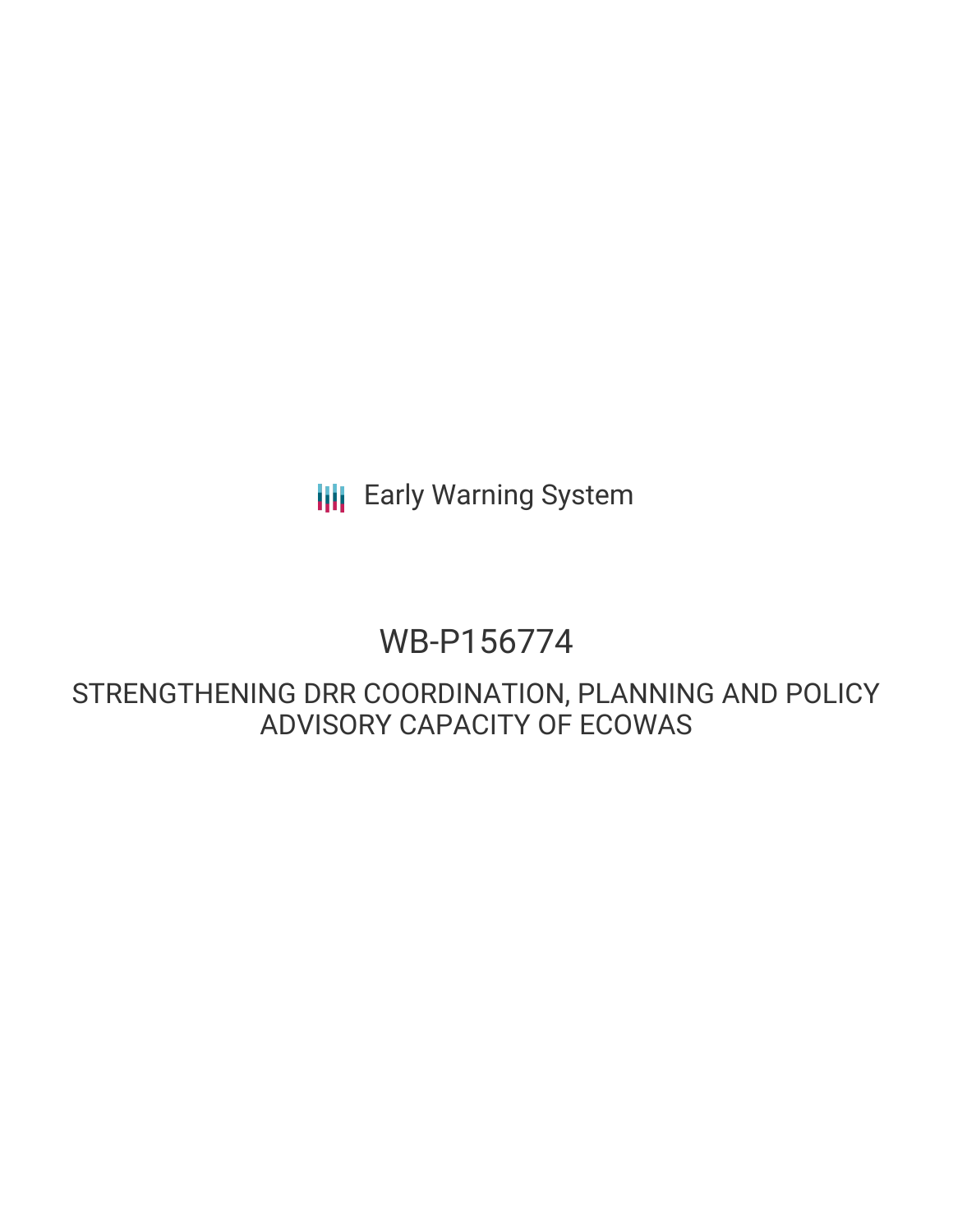

#### Early Warning System STRENGTHENING DRR COORDINATION, PLANNING AND POLICY ADVISORY CAPACITY OF **ECOWAS** WB-P156774

## **Quick Facts**

| <b>Financial Institutions</b> | World Bank (WB)                                     |
|-------------------------------|-----------------------------------------------------|
| <b>Status</b>                 | Active                                              |
| <b>Bank Risk Rating</b>       | C                                                   |
| <b>Voting Date</b>            | 2016-06-16                                          |
| <b>Borrower</b>               | ECOWAS Commission, Humanitarian Affairs Directorate |
| <b>Sectors</b>                | <b>Climate and Environment</b>                      |
| <b>Project Cost (USD)</b>     | \$1.28 million                                      |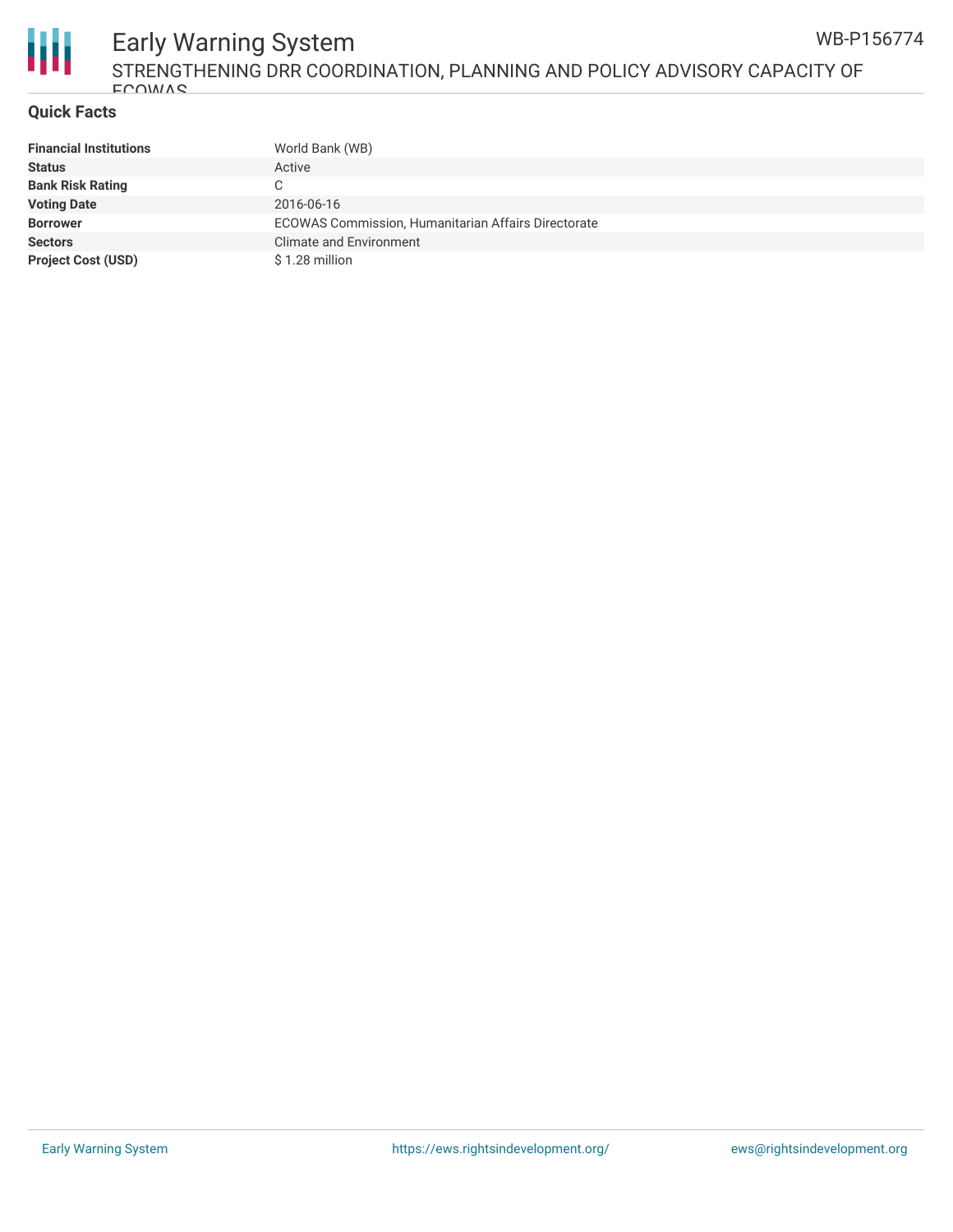

## **Project Description**

The development objective is to strengthen the disaster resilience of West African states through regional collaboration and improved coordination, planning, policy advisory and knowledge dissemination capacity of ECOWAS. The project will accelerate the effective implementation of an African Comprehensive disaster risk reduction and risk management framework in the ECOWAS region.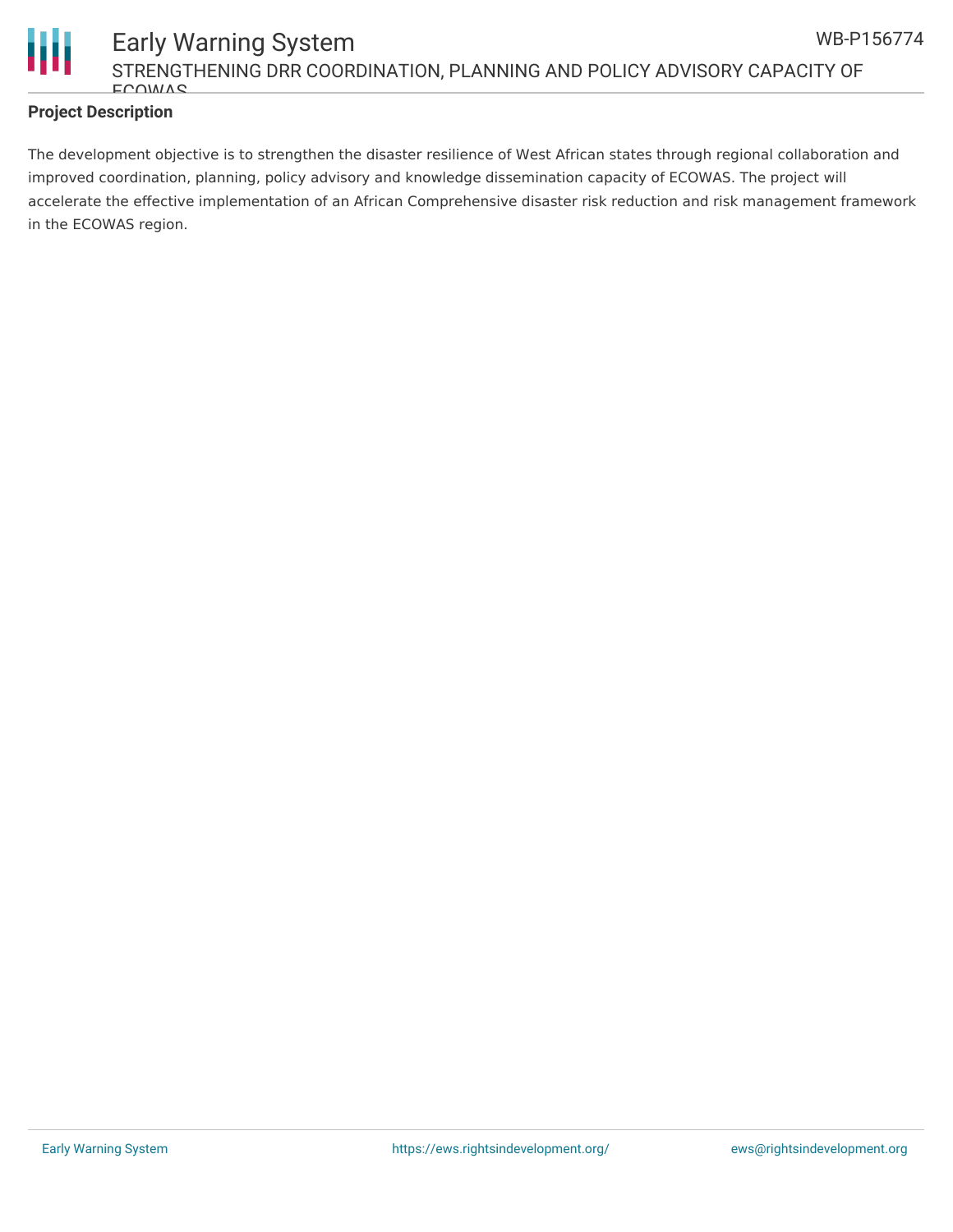

## Early Warning System

STRENGTHENING DRR COORDINATION, PLANNING AND POLICY ADVISORY CAPACITY OF **ECOWAS** 

## **Investment Description**

World Bank (WB)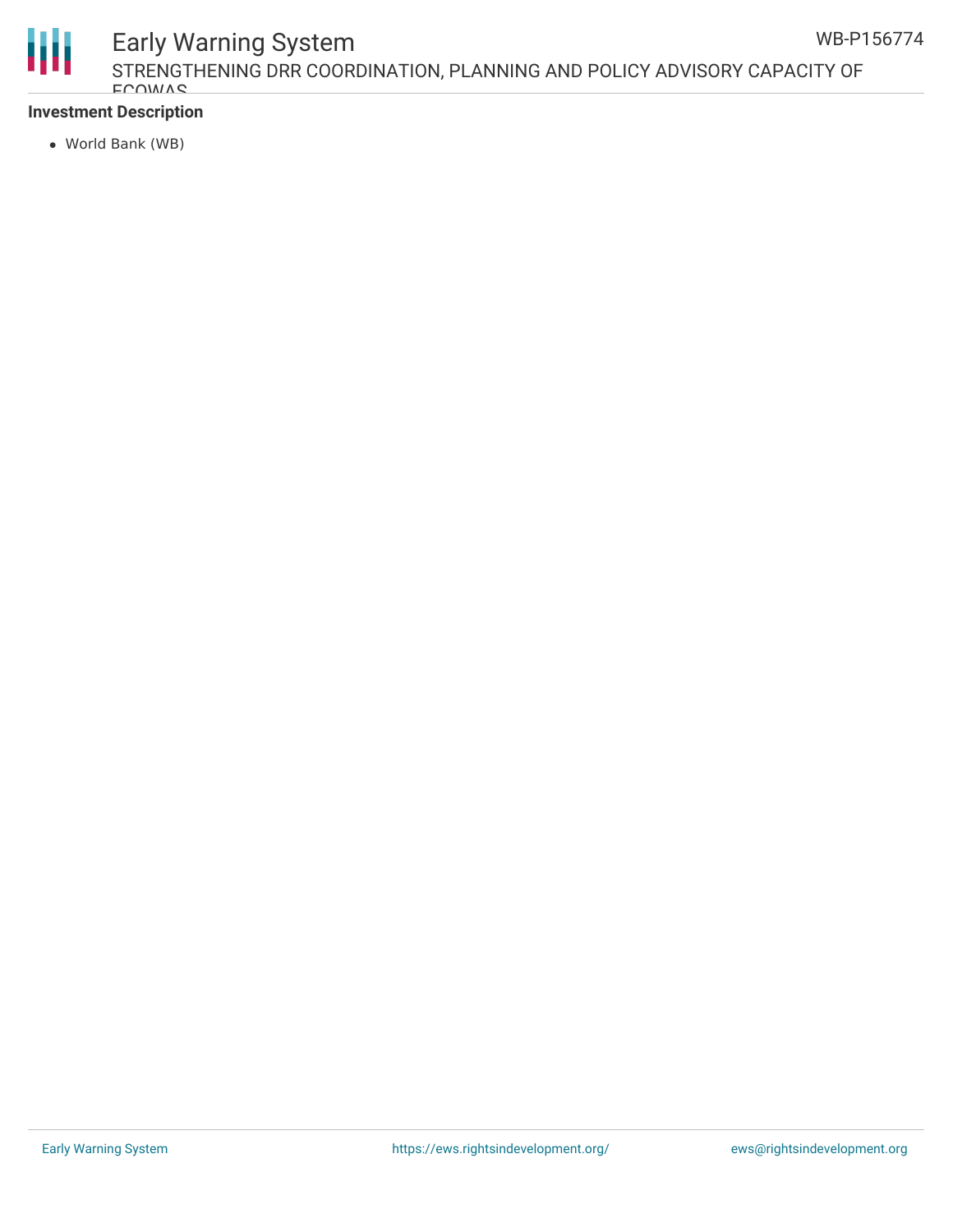

## **Contact Information**

Name: ECOWAS Commission, Humanitarian Affairs Directorate Contact: Mohammed IBRAHIM Title: Head of DRR Division Tel: 2348038153051 Email: mibrahim@ecowas.int

### ACCOUNTABILITY MECHANISM OF WORLD BANK

The World Bank Inspection Panel is the independent complaint mechanism and fact-finding body for people who believe they are likely to be, or have been, adversely affected by a World Bank-financed project. If you submit a complaint to the Inspection Panel, they may investigate to assess whether the World Bank is following its own policies and procedures for preventing harm to people or the environment. You can contact the Inspection Panel or submit a complaint by emailing ipanel@worldbank.org. You can learn more about the Inspection Panel and how to file a complaint at: http://ewebapps.worldbank.org/apps/ip/Pages/Home.aspx.